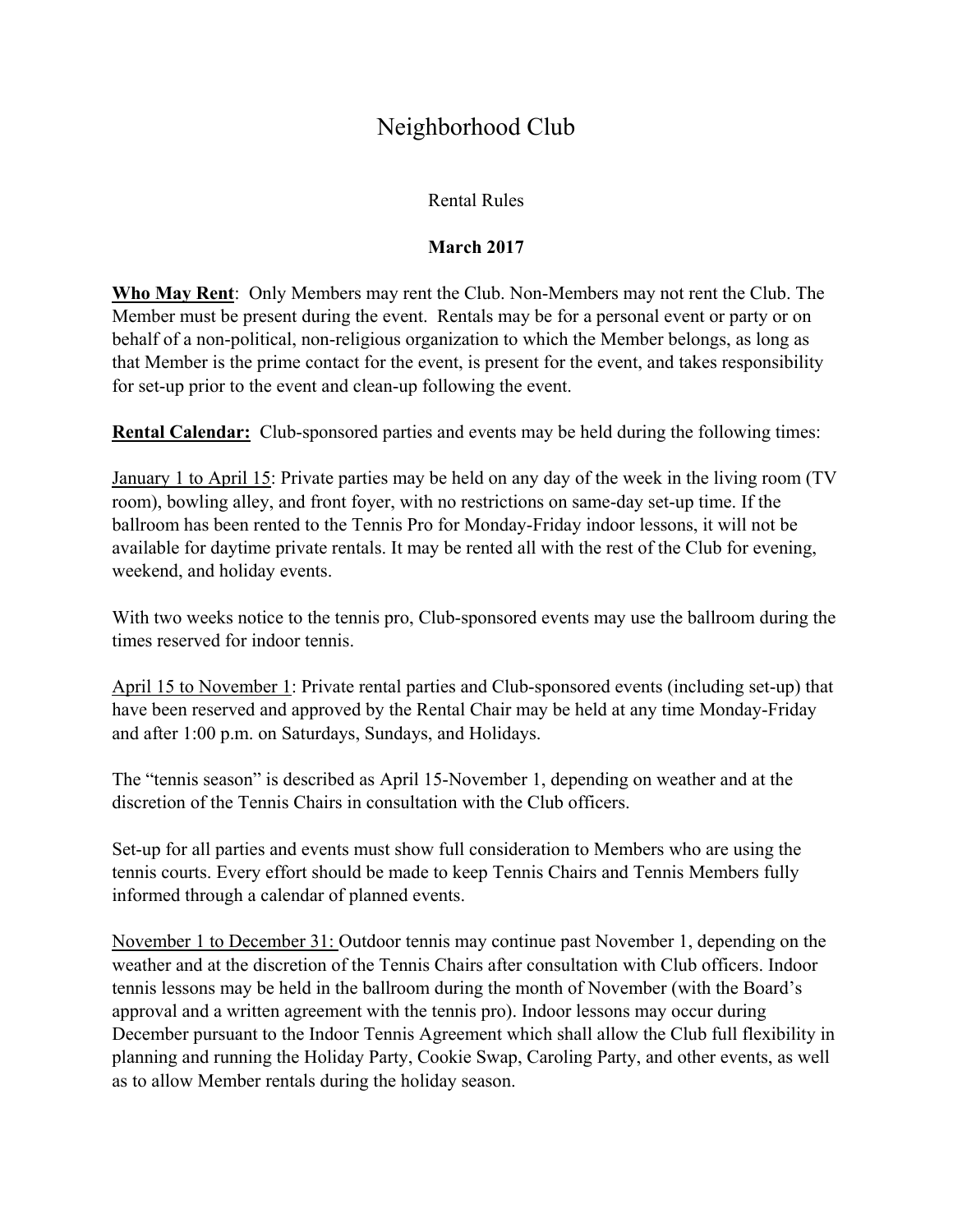#### **Rental Fees:**

- *Event Type 1*—up to 25 people, rental of bowling space, front foyer and TV room Monday-Friday. *Rental fee*: \$75 plus \$15/hr payable to Bowling Monitor.
- *Event Type 2* up to 25 people, adult meetings. Examples: meetings of civic and social groups, such as book clubs, investment clubs, fantasy baseball leagues, soccer board meetings, etc. (No caterer, no band; no kids' or teen parties) *Rental fees*: \$50 weekdays/nights, \$100 Friday night, Saturday and Sunday
- *Event Type 3*—up to 50 people (No caterer, no band/entertainment). Examples: Kids' parties, dinner parties, family Seders, cocktail parties, etc. *Rental fee*: \$100 *Additional bowling fee*: \$75 plus \$15/hr payable to Bowling Monitor
- *Event Type 4* more than 50 people and up to 148 people (No caterer, no band/entertainment) *Rental fee*: \$200 *Additional bowling fee*: \$75 plus \$15/hr payable to Bowling Monitor

*Event Type 5*— more than 50 people and up to 148 people (Including caterer, and/or band/entertainment) *Rental fee*: \$400 *Additional bowling fee*: \$75 plus \$15/hr payable to Bowling Monitor

The renting club member must be present for any deliveries or pickups.

For rentals for up to 50 people, a \$800 security deposit, refundable after key return, cleanup and trash removal, is required. For rentals for over 50 people, the security deposit is \$1,500.

All rentals must end by 11:30 pm, with music stopping by 11:00 pm.

 $\square$  SPECIAL NOTE: At all times, it is requested that courtesy be extended to club members playing tennis. Members renting the club for a private party are reminded that NO ONE IS ALLOWED ON THE COURTS DURING PRIVATE RENTALS AND DRIVING VEHICLES ON THE TENNIS COURTS IS STRICTLY PROHIBITED. The renting member is fully responsible for ensuring that these do not occur by anyone attending the event (including but not limited to: renter, caterer, service providers, or guests). All members and guests must use the walkway entrance. The tennis courts are not to be used as additional rental space. The driveway is for necessary delivery access only, and is not to be used by members or guests unless they have a disability or other mobility concern. Driveway gate must be kept closed at all times. The Renter must place cones (stored in the front hallway closet) along the edge of the driveway, showing where the tennis court surface begins and the paving ends. Cones must remain in place before, during, and after the event, and shall be removed and returned to hallway closet once the event is over and all vehicles have exited the property. If the courts are driven on, used inappropriately or damaged in any way, the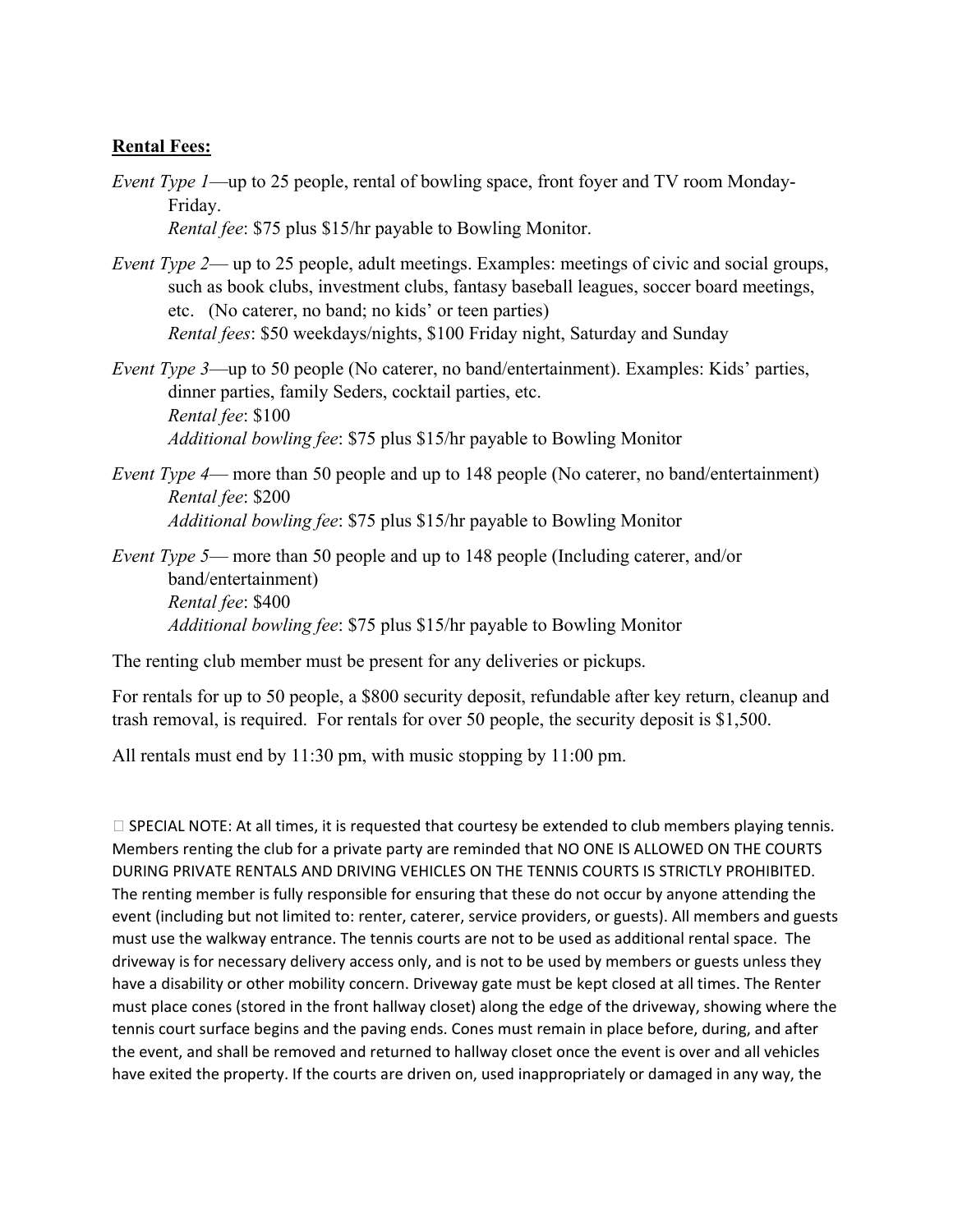Security Deposit will automatically be forfeited, and additional fees may be imposed depending on the extent of the tennis court damage.

Reservations: To schedule a rental, please contact Noreen Martin at rentals@theneighborhoodclub.org

Rental Forms:  $\Box$  Read all the information regarding Renting the Clubhouse on the Neighborhood Club website, http://theneighborhoodclub.org/rentals.htm

 Download and fill out the waiver form from http://theneighborhoodclub.org/rental\_docs/Waiver.pdf Be certain to sign the alcohol clause if you are not serving alcohol.

### **Send waiver form along with two checks made out to "Neighborhood Club"(one for the rental fee (see above) and the other for the \$800 deposit) to Noreen Martin, 95 Bigelow Road, Newton, MA 02465.**

Insurance: If you are serving alcohol, you must provide either (a) a copy of your homeowners' insurance showing liability coverage and host liquor coverage, or (b) a copy of your caterer's policy. If you are using a caterer, their policy should include coverage for property damage and workmen's compensation, in addition to alcohol related liability.

If you are hiring entertainers for your party, you must provide a copy of their liability and workmen's compensation insurance (if they have employees).

Please send all insurance forms to Noreen Martin, Rental Chair, at least 10 days before the event.

The Club has no responsibility for alcohol-related liability. Keys will not be provided until all forms are submitted.

## **Bowling:**

Bowling parties are for children 5 and over. All children bowling parties must be supervised by one of the club's bowling monitors (high school students trained to run the lanes). The fees for bowling rental is \$75.00 plus \$15/hr payable directly to the monitor at the time of the event. There is a minimum 1 hour charge for the monitor.

To reserve for bowling, please contact rentals $@$ theneighborhoodclub.org.

## **Cleanup:**

Although the Club is cleaned on a regular basis, please be aware that the Club is rented "as is." Renters are responsible for cleaning the Club after each event and leaving it in the same, or better, condition it was in before the rental. This cleaning includes:

- All trash and garbage must be removed from the building and grounds.
- Floors should be swept and/or vacuumed as necessary (mop/wipe up sticky spills if required as well). Brooms, mops, vacuum cleaner, etc. can be found in the closet under the staircase.
- Dirty dishes should be washed and put away. All leftover food should be taken away.
- Chairs and folding tables must be returned to where they were found